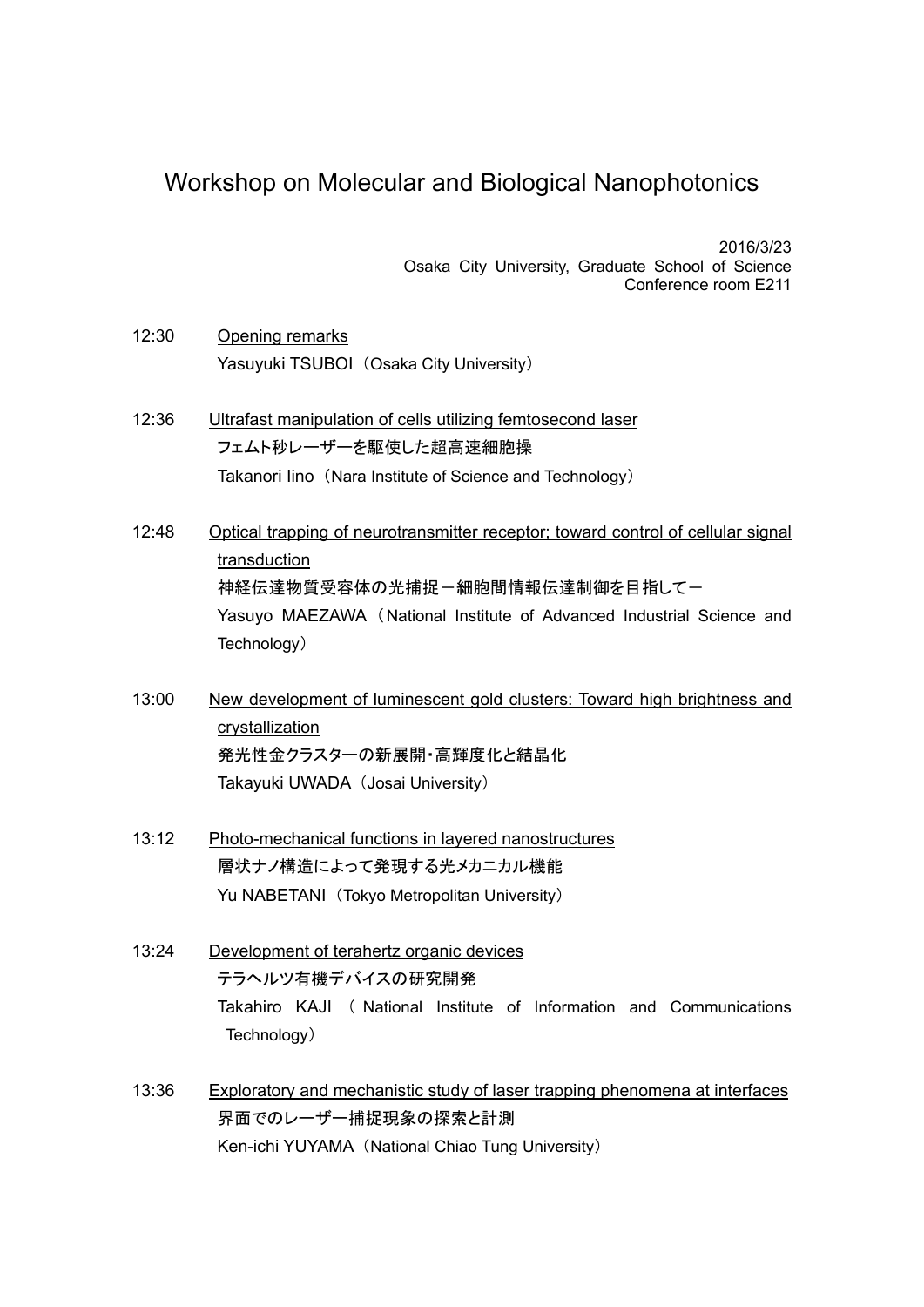- 13:48 Elucidation of cell functions by laser micromanipulation of neural network 神経細胞ネットワークのレーザー局所操作による細胞機能の解明 Chie HOSOKAWA ( National Institute of Advanced Industrial Science and Technology)
- 14:00 14:10 Tea break
- 14:10 Evaluation of physical properties in micro-scale using single emitting nanoprobe 単一ナノ発光体をプローブとしたミクロ物性評価 Syoji ITO (Osaka University)
- 14:22 Statistical control of emission photons using plasmonic nano-structures プラズモニックナノ構造による発光光子統計制御 Sadahiro MASUO (Kwansei Gakuin University)
- 14:34 Chemical physics in plasmonic hot spots プラズモニックホットスポットの化学物理 Tamitake ITOH ( National Institute of Advanced Industrial Science and Technology)
- 14:46 Organic nanoparticle preparation by laser ablation in solution 液中レーザーアブレーションによる有機ナノ粒子の生成 Yoshiaki TAMAKI (University of the Ryukyus)
- 14:58 Advanced spatio-temporal control by tip-enhanced spectroscopy 先端増強分光法による極限的時空間制御 Norihiko HAYAZAWA (RIKEN)
- 15:10 Bio-sensing utilizing photons and nan-materials 光とナノ材料を利用したバイオセンシング Hiroyuki YOSHIKAWA (Osaka University)